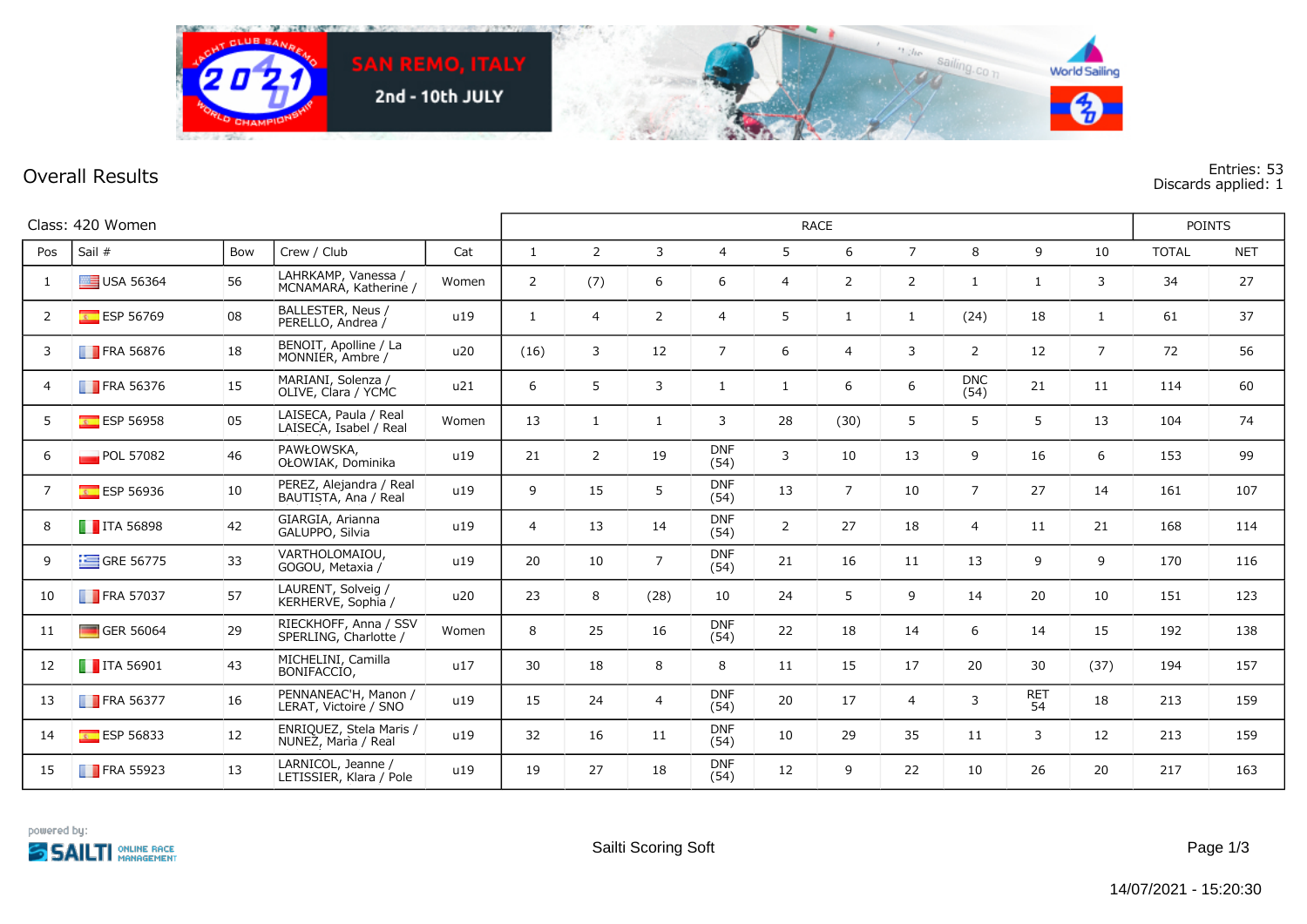| 16 | ESP 57043                 | 09 | SANCHEZ, Claudia /<br>MESA, Otilia / Real Club    | u19    | 28             | 31   | 10                 | <b>DNF</b><br>(54) | 29             | 25   | 19               | 15                 | 17             | 5                | 233 | 179 |
|----|---------------------------|----|---------------------------------------------------|--------|----------------|------|--------------------|--------------------|----------------|------|------------------|--------------------|----------------|------------------|-----|-----|
| 17 | $E$ ESP 56690             | 06 | DA ROCHA, Paula / Real<br>MARTINEZ, Sofia / Real  | u19    | 34             | 19   | 24                 | <b>DNF</b><br>(54) | 9              | 8    | 8                | 27                 | 24             | 26               | 233 | 179 |
| 18 | $E$ ESP 56493             | 11 | BALAGUER, Mariona /<br>ADROVER, Andrea /          | u19    | 14             | 14   | 20                 | 12                 | 45             | 24   | 15               | <b>DNC</b><br>(54) | 13             | 25               | 236 | 182 |
| 19 | $GBR$ 55517               | 24 | BEARDSALL, Lizzie /<br>WALKER, Emmy /             | u19    | 11             | 11   | 33                 | <b>DNF</b><br>(54) | 18             | 21   | 34               | 19                 | 15             | 27               | 243 | 189 |
| 20 | $\frac{1}{200}$ GBR 56007 | 25 | STAITE, Julia / Hayling<br>HARRIS, Bettine / BCYC | u19    | 24             | 22   | 43                 | <b>DNF</b><br>(54) | 33             | 19   | 36               | 12                 | $\overline{2}$ | $\overline{2}$   | 247 | 193 |
| 21 | $\bullet$ ISR 56783       | 36 | TIANO, Noga<br>GUR, Eden                          | u19    | $\overline{7}$ | 6    | 9                  | <b>DNF</b><br>(54) | 30             | 35   | <b>BFD</b><br>54 | 8                  | 22             | 28               | 253 | 199 |
| 22 | <b>H</b> GBR 54480        | 21 | LANCE, Ella / HISC<br>EVANS, Matty /              | u19    | 5              | 39   | 40                 | <b>DNF</b><br>(54) | 42             | 13   | 33               | 25                 | $\overline{4}$ | $\overline{4}$   | 259 | 205 |
| 23 | $\blacksquare$ ITA 56661  | 40 | STEFANI, Michela /<br>CERDEIRA ESTRADA,           | Women  | 17             | 28   | 26                 | <b>DNF</b><br>(54) | 32             | 39   | 12               | 36                 | $\overline{7}$ | 8                | 259 | 205 |
| 24 | $\equiv$ USA 57058        | 54 | HURWITZ, Ava / LISOT<br>SYKES, Elle / LISOT /     | Women  | 38             | 12   | 32                 | 2                  | 8              | (45) | 25               | 17                 | 35             | 43               | 257 | 212 |
| 25 | <b>FRA 56864</b>          | 17 | MARIANI, Antea / ycmc<br>PROVENCHERE, Candice     | u19    | 43             | 17   | 13                 | 9                  | DSQ<br>(54)    | 26   | 24               | 31                 | 28             | 32               | 277 | 223 |
| 26 | $\equiv$ USA 56715        | 52 | PHELAN, Kyra / SCYC,<br>BERG, Carmen / SCYC,      | Women  | 22             | 29   | 23                 | <b>DNF</b><br>(54) | 25             | 28   | 23               | 18                 | 31             | 34               | 287 | 233 |
| 27 | $\blacksquare$ ITA 56725  | 41 | GREGANTI, Roberta<br>GREGANTI, Giulia             | u18    | 12             | 9    | <b>UFD</b><br>(54) | <b>DNF</b><br>54   | 39             | 11   | $\overline{7}$   | 21                 | 36             | <b>DNC</b><br>54 | 297 | 243 |
| 28 | $\Box$ GER 55624          | 28 | MARGA, Marita / SSV<br>BOHNSACK, Johanna /        | WomenY | 10             | 32   | 39                 | <b>DNF</b><br>(54) | 16             | 42   | <b>BFD</b><br>54 | 28                 | 6              | 24               | 305 | 251 |
| 29 | FRA 56122                 | 58 | WYPER, Iona / SRA<br>DAMODIO, Julia /             | u19    | 36             | 21   | 27                 | <b>DNF</b><br>(54) | $\overline{7}$ | 38   | 16               | 35                 | 40             | 36               | 310 | 256 |
| 30 | $\frac{1}{2}$ CRO 57042   | 04 | PETESIC, Noela<br><b>BASIC, Maris</b>             | u19    | 29             | 35   | 21                 | <b>DNF</b><br>(54) | 43             | 3    | <b>BFD</b><br>54 | 38                 | 19             | 16               | 312 | 258 |
| 31 | <b>GER 55020</b>          | 26 | BLÜSCHKE, Alina / SYC<br>ERICHSEN, Elsa / SSV     | WomenY | 35             | 26   | 35                 | <b>DNF</b><br>(54) | 34             | 32   | 28               | 39                 | 10             | 19               | 312 | 258 |
| 32 | $\blacksquare$ ITA 56269  | 38 | CASERTANO, Aurora<br>RENZI LISELI, Sofia          | Women  | 37             | (45) | 41                 | 5                  | 44             | 14   | 26               | 32                 | 32             | 31               | 307 | 262 |
| 33 | $\blacksquare$ ITA 56267  | 37 | SCHIAVON, Eugenia<br>TESSER, Anna                 | u19    | 39             | 41   | 17                 | 11                 | 26             | 41   | 31               | 30                 | 38             | (44)             | 318 | 274 |
| 34 | <b>D</b> POR 56968        | 47 | TAVARES DA SILVA,<br>MUNHA, Rita Ramos /          | WomenY | 41             | 23   | 25                 | <b>DNF</b><br>(54) | 40             | 12   | 38               | 23                 | 37             | 38               | 331 | 277 |
| 35 | $\frac{1}{20}$ GBR 54852  | 23 | FARRER, Megan /<br>RUSH, Ellie / Notts            | u19    | 48             | 44   | 47                 | <b>DNF</b><br>(54) | 17             | 48   | 32               | 16                 | $\,8\,$        | 23               | 337 | 283 |
| 36 | $\blacksquare$ ITA 56981  | 44 | SPOSATO, Beatrice<br>MANTI, Morgana               | u18    | 33             | 36   | 22                 | <b>DNF</b><br>(54) | 27             | 33   | 29               | 29                 | 42             | 35               | 340 | 286 |
| 37 | $\blacksquare$ GER 56777  | 32 | LANZINGER, Hannah /<br>STEINLEIN, Franziska /     | WomenY | 26             | 20   | 44                 | <b>DNF</b><br>(54) | 41             | 31   | 30               | 40                 | 39             | 17               | 342 | 288 |